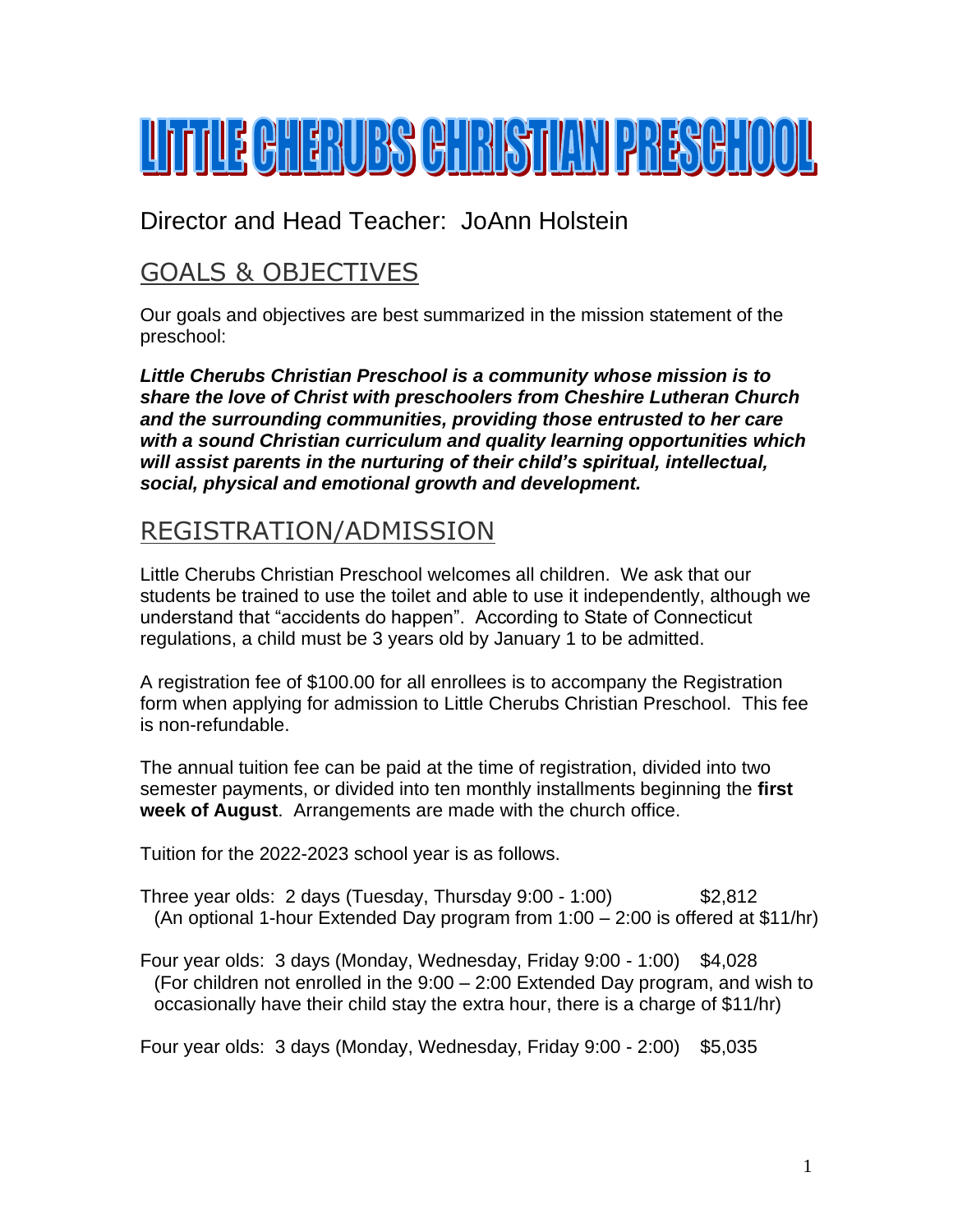# SCHOOL SCHEDULE

The schedule for the 2022-2023 school year consists of a

- 3's class held two mornings a week (Tuesday, Thursday) from 9:00 a.m. - 1:00 p.m.
- 4's class held three mornings a week (Monday, Wednesday, Friday) from 9:00 a.m. – 1:00 p.m.
- 4's class held three mornings a week (Monday, Wednesday, Friday) from 9:00 a.m. - 2:00 p.m.

School begins the day after Labor Day and ends the same day as the Cheshire school system.

# DAILY ACTIVITY SCHEDULE

Greeting and exploration in open learning centers Circle time (songs, calendar, introduction of theme, stories finger plays, flannel boards) Prayer and Snack Centers time (teacher directed & child directed learning centers) Worship (Bible Stories and songs) Outside play (free play, gross motor) Lunch **Closing** 

Snack and lunch are provided by parents

Little Cherubs will produce a daily teacher note to inform parents of curriculum themes and special activities. Cheshire Lutheran Church will sponsor events and they cordially welcome all Little Cherub families to attend. Parent-Teacher conferences are scheduled in February, however, parents are encouraged to schedule conferences with the teachers at any time to discuss concerns about their child's development or any other concerns they may have. Parents have access to the facility any time the preschool is in session.

#### **CURRICULUM**

It is our goal that the children in Little Cherubs Christian Preschool will learn what it means to be loved by God; to love God and do what pleases Him responding to God's love to them in Jesus. Our curriculum is Christ-centered so students will have the opportunity to grow in their relationship with God through Christian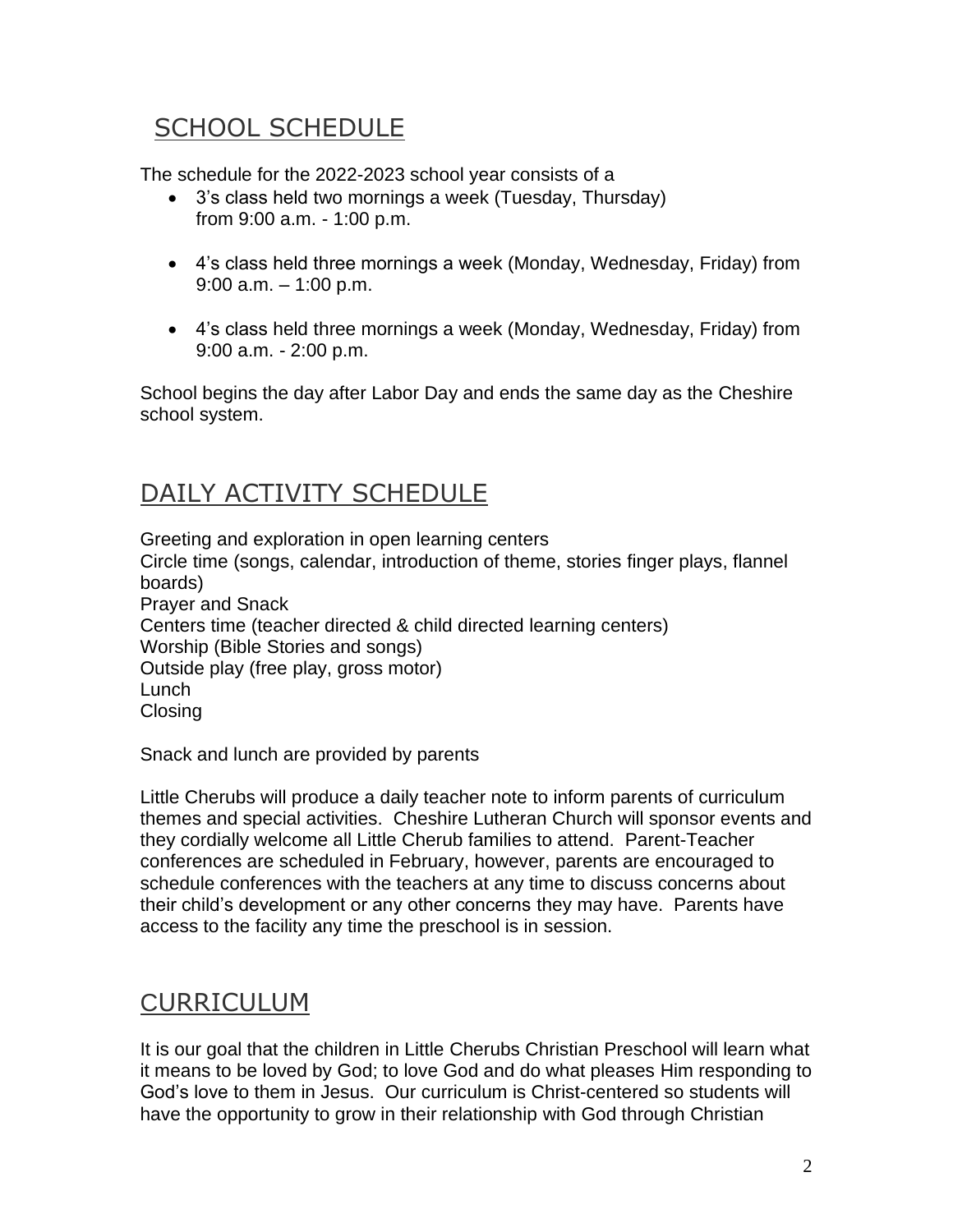based themes, in a loving Christ-centered environment. Our curriculum, upon observing children at play, is tailored towards the individual needs of each child.

#### Our Three-year-old program will include:

- A year of socialization and awareness of other children.
- **Learning to separate from parents and learning to take direction from** other adults, in a group setting.
- **Simple and creative art activities which will include the enjoyment of** many kinds of art medium and the opportunity to paint, paste, cut and color.
- **College** Listening to stories and having a chance for verbal expression through rhyming, finger-plays, and music enjoyment.
- **The Second** Making choices and solving problems.
- $\mathcal{L}(\mathcal{A})$ Learning to attend to a task for short periods of time.
- **Playing in a child centered room with many opportunities for creative** play in fun filled centers loaded with trucks and cars, hats and dress-ups, blocks, books, art supplies and a large variety of manipulative toys for fine motor control.
- **Opportunities for outdoor play, large motor development.**
- **Cooking experiences with the class.**
- **Learning in a loving Christian atmosphere which promotes a strong and** positive attitude.

#### Our four-year-old program will include:

This program will include all the objectives of the three-year-old program but will also include others taking into account that each child develops at different rates and interest levels.

- Enjoyment of school, pride in one's self and in one's accomplishments.
- **An expanded amount of time in preschool to utilize the variety of material** offered.
- **More emphasis on verbalization and being able to express good and bad** feelings.
- $\mathbb{R}^n$ Working cooperatively during projects, play and clean-up.
- $\mathcal{L}_{\mathcal{A}}$ Learning to follow directions and becoming a good listener.
- **Many small group opportunities for games, creative crafts, table-top** games and manipulatives.
- **Basic reading readiness skills introduced, color blending, calendar fun,** science exploration, patterning, sequencing, graphing.
- $\blacksquare$  Awareness of one's self through learning of address, phone number, name recognition and hand writing.